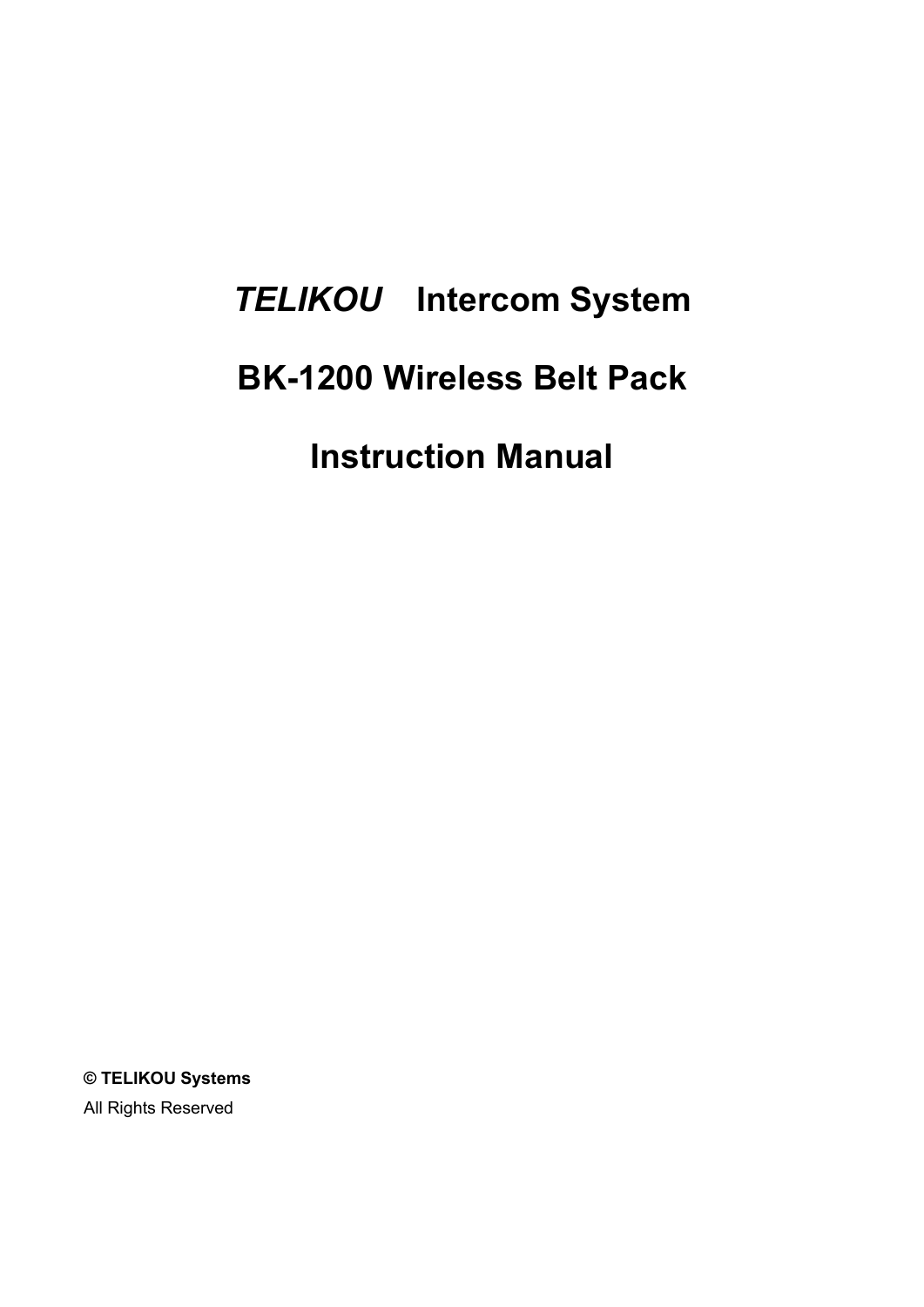#### **I. Introduction**

Thank you for choosing TELIKOU intercom product. We recommend you read through this manual to better understand the functions of BK-1200 digital wireless belt pack.

BK-1200 digital wireless belt pack running on 2.4G free of license frequency.

## **II. Specification**





| <b>MIC</b>                          | Microphone Control Button    |
|-------------------------------------|------------------------------|
| $\blacktriangle/\blacktriangledown$ | <b>Volume Control</b>        |
| <b>POWER</b>                        | <b>Power Switch</b>          |
| Low Battery & Code LED              | Dual Color LED               |
| <b>MIC LED</b>                      | Microphone status indicator  |
| <b>Vox</b>                          | Null                         |
| Dyn                                 | Microphone type selector     |
|                                     | Dynamic<br>On:               |
|                                     | Electret<br>$\mathsf{Off}$ : |
| <b>Headset Connector</b>            | Pin1, Pin2: Microphone;      |
|                                     | Pin3, Pin4: Earphone;        |
|                                     | Pin5: Ground                 |

#### **III. Code Matching**

#### **Belt Pack Working Group**

BK-1200 belt pack can work alone without main station.